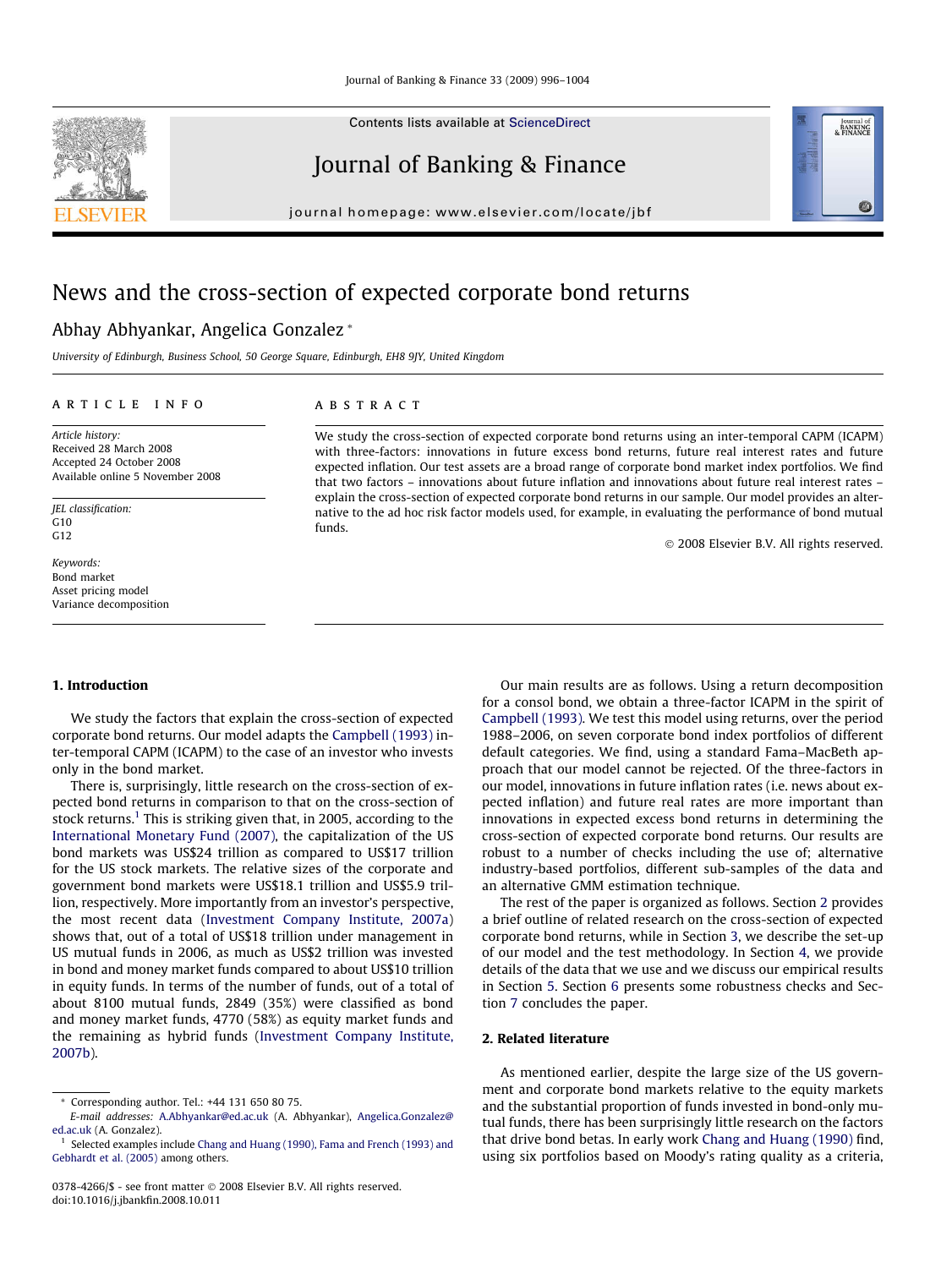<span id="page-1-0"></span>that excess returns on corporate bonds are driven by two unobservable factors. [Fama and French \(1993\)](#page--1-0) find that a five-factor model that adds a term structure factor and a default premium factor to the now familiar Market, SMB and HML factors explains the cross-section of both stock and bond returns well. More recently, [Gebhardt et al. \(2005\)](#page--1-0) evaluate the factor loadings versus characteristics debate in the context of the cross-section of expected bond returns. They find that default betas and term betas are able to explain the cross-section of bond returns after controlling for characteristics such as duration and ratings. Their results imply that firm-specific information implicit in ratings and duration is not related to the cross-section of expected bond returns.

As pointed out earlier, there is a significant amount of investment in bond market mutual funds. The measurement of the performance of these funds using asset pricing models relies largely on ad hoc factor models. For example, [Huij and Derwall \(2008\),](#page--1-0) who use a multifactor model with factors that include returns on the overall bond market, on low-grade debt, on a mortgage-backed securities index, the aggregate stock market index and three more factors obtained by a principal components analysis of yield changes.

We also note here that the literature on the predictability of holding period returns on corporate bonds (in contrast to government bonds) is rather sparse. This is relevant in our context, because we need to identify state variables that have predictive power for excess corporate bond returns. We rely here on [Baker](#page--1-0) [et al. \(2003\),](#page--1-0) who find that excess returns on corporate bonds are predicted by the real short rate and the term spread.

The model we use is based on the ICAPM derived in [Campbell](#page--1-0) [\(1993\).](#page--1-0) Campbell uses a log-linear approximation to an investor's budget constraint to express unanticipated consumption as a function of current and future returns on wealth. In our adaptation of the [Campbell \(1993\)](#page--1-0) model, we rely on a present value decomposition for the return on a consol bond, as in [Engsted and Tanggaard](#page--1-0) [\(2001\)](#page--1-0), which corresponds to the long-term investment horizon of our investor. $2$  We also assume that our investor invests only in the bond market. This may seem, at first blush, a restrictive assumption – but there are two points that make this assumption a reasonable one. Firstly, from an investor's perspective, the most recent data ([Investment Company Institute, 2007a](#page--1-0)) shows that, out of a total of US\$18 trillion under management in US mutual funds in 2006, as much as US\$2 trillion was invested in bond and money market funds, compared to about US\$10 trillion in equity funds. In terms of the number of funds, out of a total of about 8100 mutual funds, 2849 (35%) were classified as bond and money market funds, 4770 (58%) as equity market funds and the remaining as hybrid funds [\(Investment Company Institute, 2007b](#page--1-0)). This is because a large number of market participants such as pension funds and insurance companies, among others, have mandates that restrict the application of their funds to fixed-income securities. Secondly, as [Ferson et al. \(2006\)](#page--1-0) observe: 'Ideally, one would like an SDF model or a set of factors to price both stocks and bonds. Empirically, however, this is challenging ... However it is more common to find bond factors used for pricing bonds and stock factors for pricing stocks'.

Estimating the [Campbell \(1993\)](#page--1-0) model requires the specification of the VAR, where the choice of the state variables is essentially an empirical issue. [Campbell and Vuolteenaho \(2004\)](#page--1-0), for example, find that the success of their two factor model relied critically on including the small-stock value spread as a state variable in their VAR estimation. Recently, [Chen and Zhao \(2008\)](#page--1-0) also show that estimating innovations is sensitive to the specification of the VAR system. We find, in this paper, that our results are robust to an alternative vector of state variables. We also note that despite the critique about the specific choice of state variables, recent applications (see for example [Brunnermeier and Julliard, 2007](#page--1-0) among others) also use a similar VAR approach.

#### 3. Model set-up and test methodology

We now provide brief details of our inter-temporal CAPM and of the econometric methodology used in this paper.<sup>3</sup>

#### 3.1. Bond return decomposition

In this paper, we use a return decomposition for a consol bond rather than that for zero coupon bond (see, for example, [Campbell](#page--1-0) [and Ammer, 1993](#page--1-0)) since our investor has a long horizon. We define the log one-period gross return from t to  $t + 1$  on a consol bond as

$$
r_{b,t+1} = \log\left(\frac{C + P_{b,t+1}}{P_{b,t}}\right) = \log\left(C + \exp\left(p_{b,t+1}\right)\right) - p_{b,t} \tag{1}
$$

in which C denotes the coupon and  $P_{b,t}$  the price. It can then be shown (see [Engsted and Tanggaard, 2001](#page--1-0)) that

$$
(E_{t+1} - E_t)(r_{b,t+1} - r_{f,t+1}) = -(E_{t+1} - E_t) \left\{ \sum_{j=1}^{\infty} \rho^j (r_{b,t+1} - r_{f,t+1+j}) + \sum_{j=1}^{\infty} \rho^j r_{r,t+1+j} + \sum_{j=1}^{\infty} \rho^j \pi_{t+1+j} \right\}
$$
(2)

in which  $\rho_b$  is the constant from the linearization and is a number slightly smaller than one. Using more compact notation, we define  $\tilde{x}_{b,t+1} = ((E_{t+1} - E_t)r_{b,t+1} - r_{f,t+1})$  as the innovation in the log excess one-period return, and the three terms on the right-hand-side of (2) as:  $\tilde{x}_{x,t+1}$ , the innovation in the *future* log excess one-period return;  $\tilde{x}_{r,t+1}$ , the innovation in the log excess one-period real return;  $\tilde{x}_{\pi,t+1}$ , the innovation in the log excess one-period inflation. We can then rewrite Eq. (2) as

$$
\tilde{\mathbf{x}}_{b,t+1} = -\tilde{\mathbf{x}}_{\pi,t+1} - \tilde{\mathbf{x}}_{r,t+1} - \tilde{\mathbf{x}}_{x,t+1}
$$
\n(3)

This expression is a dynamic accounting identity and holds by construction, having been obtained from the definition of the return on a consol bond. Unexpected excess bond returns must be due to 'news' (or changes in expectations) about either future excess bond returns, future inflation or future real interest rates, or combinations of these three. We note here that a similar decomposition can be derived based on the present value relation for a nperiod coupon bond (see for example [Campbell et al., 1997](#page--1-0)). This analogous expression, using the definition of the return on a coupon bond, differs from (2) above only in that the summations run from 1 to  $n$  (where  $n$  is the time to maturity of the coupon bond) instead of from 1 to  $\infty$ <sup>4</sup>.

#### 3.2. Expected future bond returns and default risk

An issue that can be raised is that, if we are modelling the crosssection of expected corporate bond returns, we should provide for a factor that reflects default risk. It is possible to include in our decomposition a fourth factor specifically to model default risk. We could, for example, follow [Perraudin and Taylor \(2003\)](#page--1-0) who

<sup>&</sup>lt;sup>2</sup> Using a consol bond return decomposition rather than that for a coupon bond with finite-maturity is not crucial to our results.

<sup>&</sup>lt;sup>3</sup> Further details on the derivations of these results are available in the Working Paper version of this paper available at <http://www.ssrn.com>.

In empirical estimation this means summing the series from 1 to n (e.g.  $n = 120$  if we use monthly data and assume a 10 year maturity bond) instead of an ''infinite" sum to extract the news components from the VAR. We find (in results not reported here to conserve space) that our main empirical results remain unchanged even if we use the n-period coupon bond return decomposition.